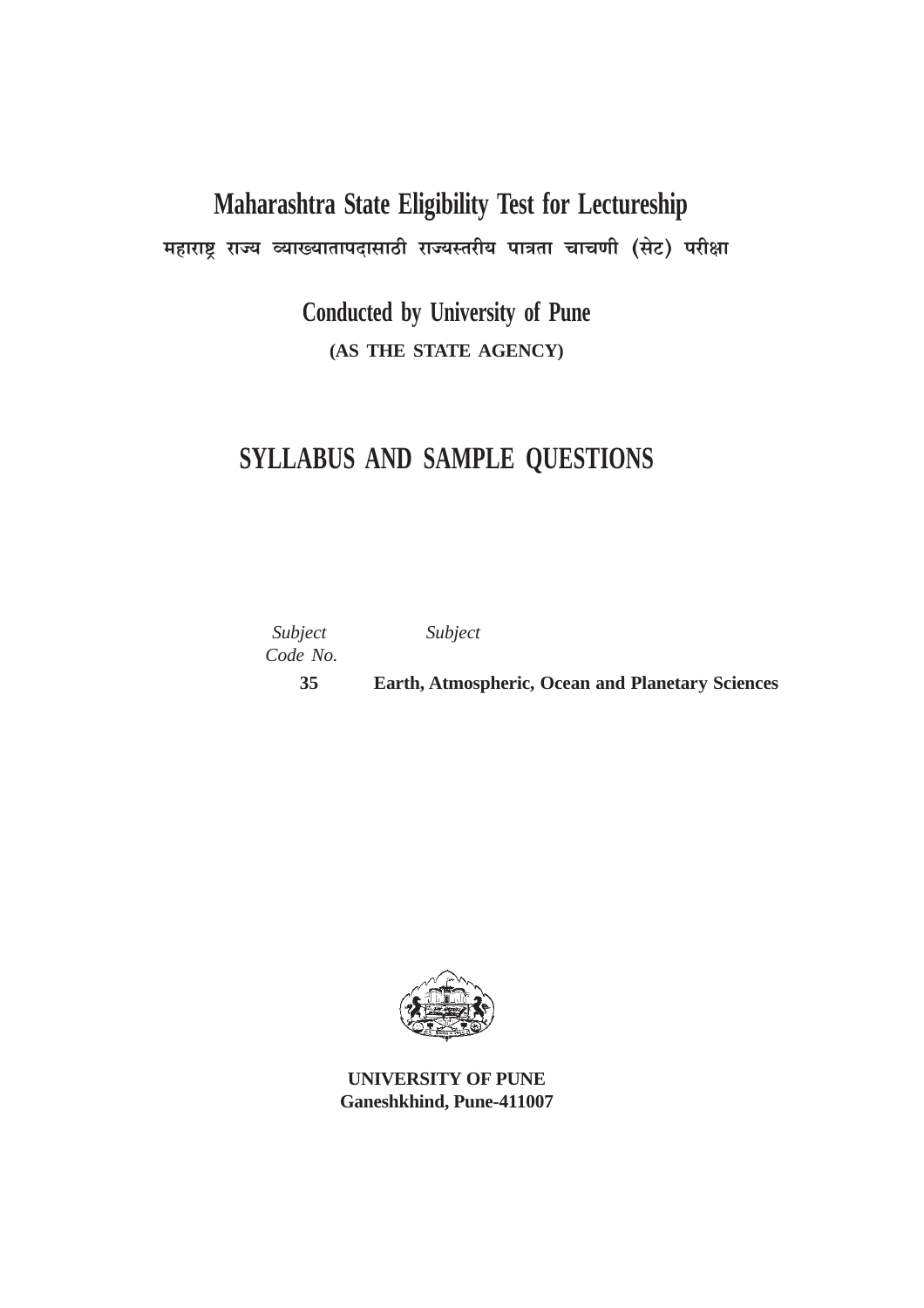## **[35] : EARTH, ATMOSPHERIC, OCEAN AND PLANETARY SCIENCES**

## **SYLLABUS**

## **PAPER II**

- 1. **About the Earth :** The earth and the solar system; important physical parameters and properties of the planet earth; abundance of elements in the earth; primary differentiation of the earth and composition of its various zones; composition of meteorites and the solar photosphere; shape and internal structure of the earth. Uniformitarianism; geological time scale; use of fossils and nuclear clocks in the subdivision of geological time.
- 2. **Materials of the Earth :** Gross composition and physical properties of important rocks and minerals; properties and process responsible for mineral concentrations; nature and distribution of rocks and minerals in different units of the earth; deformations of rocks; folds and faults and their surface expressions.
- 3. **Surface Features and Processes :** Physiography of the earth; landscape and seafloor; weathering, erosion, transportation and deposition of earth's material; formation of soil, sediments and sedimentary rocks; energy balance of the earth's surface processes.
- 4. **Internal Features and Processes :** Elastic waves and fine structure of the earth; crust, mantle and core; thermal, gravitational and magnetic fields of the earth; origin of the main geomagnetic field; mantle convection and plate tectonics; earthquakes and valcanoes; Isostasy.
- 5. **The Atmosphere :** Composition of the atmosphere and its internal structure; prevailing and adiabatic lapse rates; instability of dry and moist air; geopotential; cloud classification; condensation nuclei; artificial precipitation. Fundamental forces in the atmosphere; Coriolis force and the geostrophic wind; basic structure and mechanism of atmospheric general circulation; monsoon systems; cyclones, anticyclones and tornadoes; jet streams; climate and climatic changes; natural and human induced factors.
- 6. **The Hydrosphere :** The hydrological cycle; inter-relationship of surface and ground water; seafloor spreading and hydrothermal vents; marine sediments, their composition and uses; distribution of temperature and salinity in the ocean; surface circulation, causes of ocean currents and important current systems; deep circulation. Water masses-their formation and characteristics; convergence and upwelling of ocean waters; sealevel changes; waves and tides; chemistry of sea water, biological controls on the composition of the oceans; oceanic modulation of climatic changes estuary, bay and marine pollution.
- 7. **Geology and Geography of India :** Land, biotic and mineral resources and their role in development; salient aspects of plant zoogeography; geologic setting; location and approximate reserves of minerals, fuel and water resources of the Indian territory. Important geological features of the Precambrian shield, the Gondwanas, the Deccan Trap, Indo-Gangetic Plains, the Himalaya - their physiography, landforms, drainage systems. Soils : their characteristics and distribution; climate and population; location of important natural resources and renewable sources of energy in relation to industrial centres.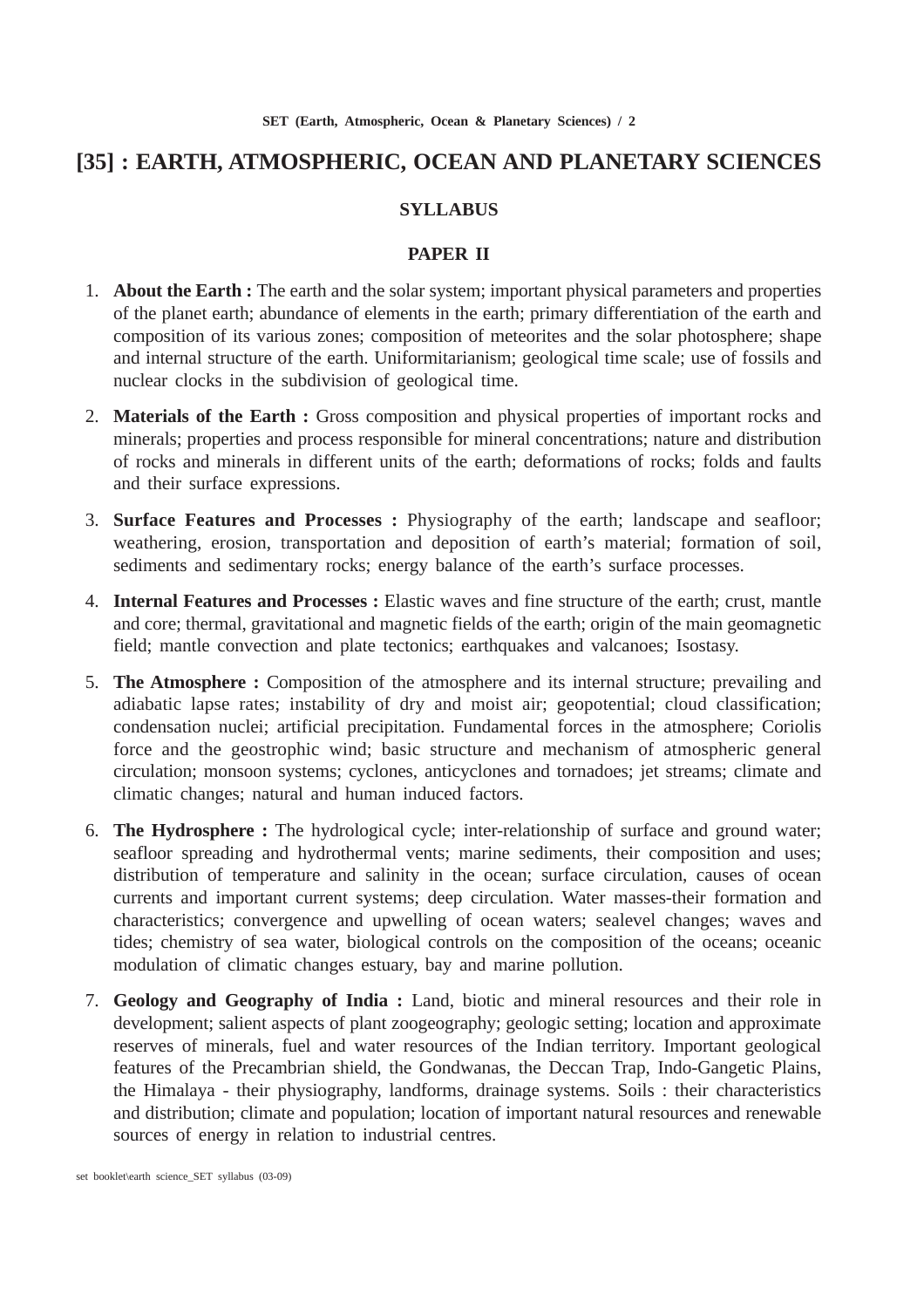8. **Man and Environment :** Ecology, ecosystem and biotic communities; carbon and nutrient cycling and food-chain; human impact on air, land, soil, water, climate and forest resources; conservation of resources; coping with natural hazards; problems of pollution and waste; application of engineering geology to development without destruction; optimum use of energy alternatives.

## SYLLABUS

## **PAPER III**

## **1. GEOLOGY**

- (i) **Geomorphology :** Landforms-their types and development; weathering, transport and erosion; landforms in relation to rock type, structure and tectonics. Soils-their development and types. Geomorphic processes and their impact on various landforms and associated dynamics-slope, channel, coastline, glacial and aeolian; evolution of major geomorphological features of the Indian sub-continent; geomorphometric analysis and modelling.
- ( ii) **Sedimentology :** Classification of sedimentary rocks; petrography of rocks of clastic, chemical and biochemical origin. Sedimentary textures and structures. Diagenesis; marine, non-marine and mixed depositional environments. Facies association, sedimentation and tectonics; basin analysis; Reconstruction of palaeoenvironments using radioactive and stable isotopes.
- (iii) **Palaentology :** Origin and evolution of life; fossils and their uses; species concept; functional morphology, classification and evolution of important invertebrate, vertebrate and plant fossils; biomineralisation and trace fossils; types of microfossils and their applications; palaeobiogeography and palaeoecology; evolution of man. Oxygen and carbon isotopic studies on fossils; analysis of palaentological record for tracing plate tectonics processes.
- (iv) **Stratigraphy :** Recent developments in stratigraphic classification : Litho bio and chrono stratigraphic units and their interrelationships; modern methods of stratigraphic correlation; steps in stratigraphic studies; approaches to palaeogeography; Earth's climatic history.

Rocks of Phanerozoic Eon in India-their intercontinental correlation with special reference to type localities; boundary problems in stratigraphy; geodynamic evolution of the Indian subcontinent through the Phanerozoic.

( v) **Structural Geology and Geotectonics :** Concepts of stress and strain; strain analysis using deformed objects; geometric classification of folds; mechanics of folding; folding in shear zones; geometry of superposed folding; structural analysis in terrains with multiple deformation; foliation and lineation; geometry and mechanics of shear zones; brittleductile and ductile structures in shear zones; geometry of thrust sheets. Classification of unconformities; map patterns and their uses in the determination of large-scale structures. Isostasy; seismicity; sea-floor spreading and plate tectonics; orogenesis; orogenic belts of India; evolution of the Himalaya and Himalayan tectonics.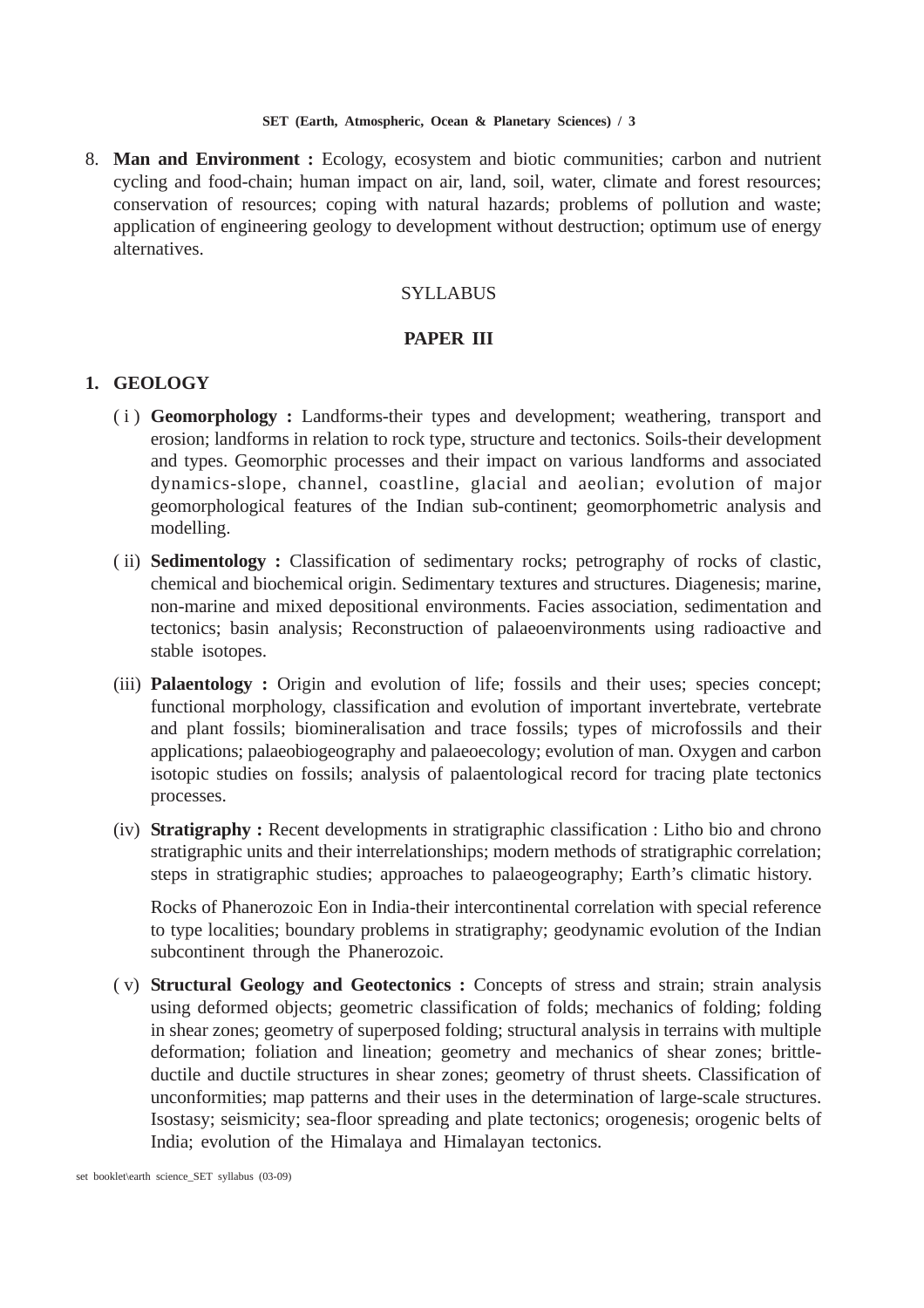- (vi) **Mineralogy :** Concept of symmetry, point group lattice and space group; principles of crystal chemistry; principles of optical and X-ray mineralogy. Structural classification of minerals; structure and its interrelation with physical and chemical properties of minerals important phase diagrams of major rockforming minerals and ore minerals; principles of geothermo-barometry.
- (vii) **Geochemistry :** Abundances of elements; structure and atomic properties of elements; the Periodic Table; geochemical classification and distribution of elements in the earth; principles of geochemical cycling; principles of ionic substitution in minerals; laws of thermodynamics; concepts of free energy, activity, fugacity and equilibrium constant; thermodynamics of ideal, nonideal and dilute solutions; element partitioning in mineral/ rocks formation and concept of distribution coefficients; concept of P-T-X. Eh-pH diagrams and mineral stabilities; radioactive decay schemes, growth of daughter isotopes and radiometric dating; stable isotopes and their fractionation. Mineral/Mineral assemblages as 'sensors' of ambient environments.
- (viii) **Petrology** : Phase equilibria studies of single, binary, temary and quartermary silicate systems with reference to petrogenesis; magmas, their generation in the crust and mantle, their emplacement and their relation to plate tectonics; magmatic crystallization, differentiation and assimilation; classification of igneous rocks; major and trace elements and isotopic composition of igneous rocks in the context of petrogenesis; petrogenesis of important types of igneous rocks; volatile components in petrogenesis. Physical and rheological properties of silicate melts-Bingham liquid; partial melting and fractional crystallization in closed and open system models.

Role of T.P. and fluids in metamorphism; metamorphic facies; mineral assemblages and important reactions in different facies; types of metamorphism and metamorphic-belts; relationship among metamorphism, anatexis and grantization.

Petrogenetic aspects of important rocks of India such as the Deccan Trap. the Layered intrusions, charnockites, khondalities and 'gondites'.

- (ix) **Ore Geology :** Physico-chemical controls of deposition and of post-depositional changes in ores; geological processes of formation of economic mineral deposits; global metallogeny as related to crustal evolution; metallogenesis in space and time. Elements of ore petrology; mineral assemblages and fluid inclusions as 'sensors' of ore-forming environments; Live ore-forming systems. Geological setting, characteristics features and genesis of ferrous and non-ferrous ore deposits of India. Metallogenic history of India.
- (x) **Marine Geology :** Morphological and tectonic domains of the ocean floor; midocean ridge systems; seawater-basalt interaction and hydrothermal vents; models and rates of ocean circulation and of sedimentation in the oceans; diagenetic changes in oxic and anoxic environments; mobility of redox metals; major components of marine sediments and processes regulating sediment composition; geochronology of marine sediments from radioactivity measurements; sedimentary markers of palaeoenvironmental conditions; mineral resources of the oceans and factors controlling their distribution.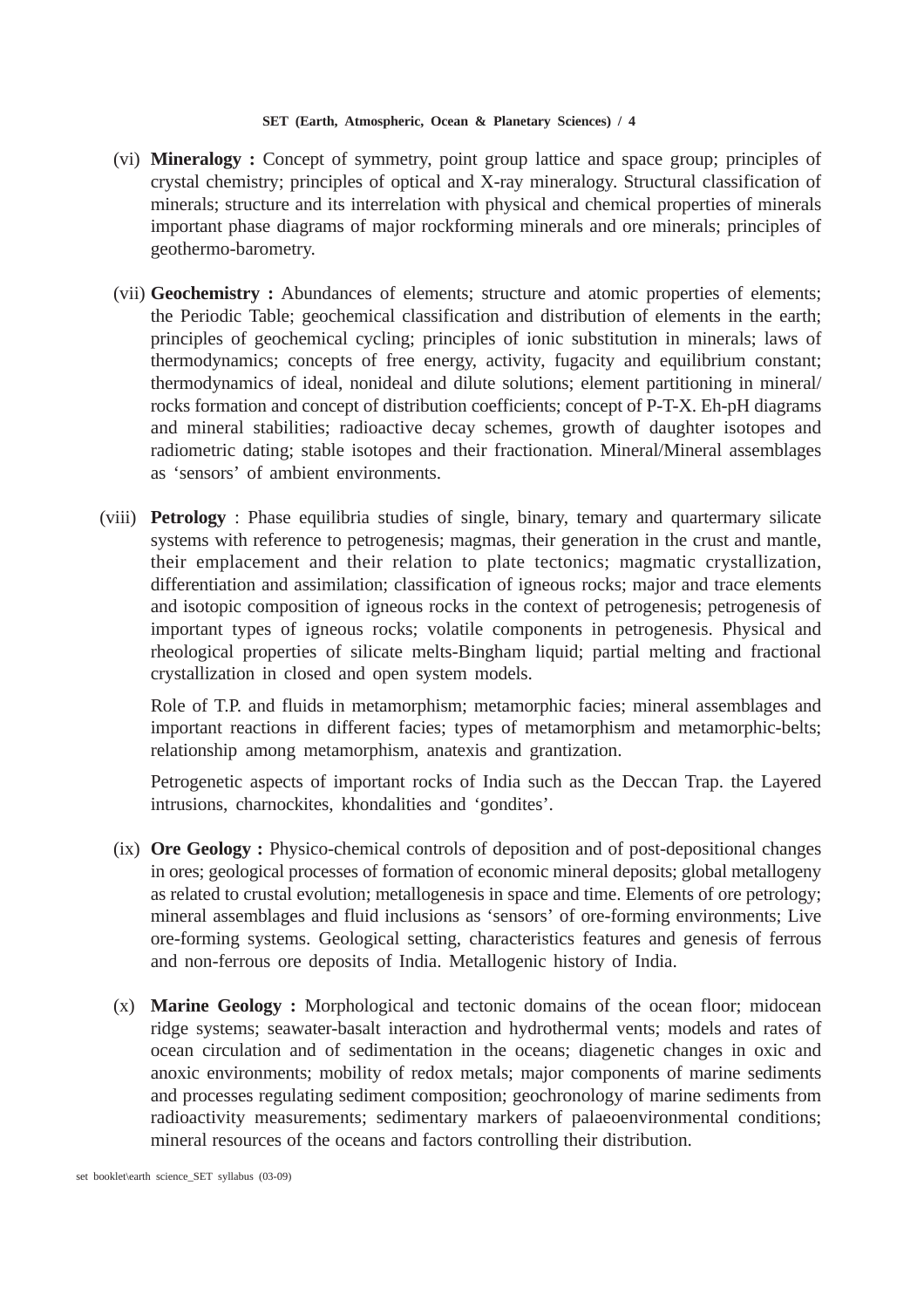Ocean margins; nature of deep sea sediments, their chronology and correlation; tectonic history of the oceans.

(xi) **Petroleum and Coal Geology :** Origin, migration and entrapment of petroleum; properties of source and reservoir rocks; structural, stratigraphic and combinations traps. Techniques of exploration. Petroliferous basins of India.

Origin of peat, lignite, bitumen and anthracite. Classification, rank and grading of coal; coal petrography, coal measures of India.

(xii) **Precambrian Geology and Crustal Evolution :** Evolution of the early crust, early Precambrian life, lithological, geochemical and stratigraphic characteristics of granitegreenstone and granulite belts. Stratigraphy and geochronology of the Precambrian terrains of India.

## (xiii) **Applied Geology :**

- (a) **Photogeology and Remote Sensing :** Elements of photogrammetry; elements of photo interpretation; electromagnetic spectrum emission range, film and imagery; multispexctral sensors; geological interpretation of air-photos and imagery.
- (b) **Engineering Geology :** Mechanical properties of rocks; geological investigations for the construction of dams, bridges, highways and tunnels.
- (c) **Mineral Exploration :** Geological and geophisical methods of surface and subsurface exploration on different scales, sampling, assaying and evaluation of mineral deposits; geochemical and geobotanical surveys in exploration.
- (d) **Hydrogeology :** Ground water, Darcy's law; hydrological characteristics of aquifers; hydrological cycle; precipitation, evapotranspiration and infiltration processes; hydrological classification of water-bearing formations; fresh and salt water relationship in coastal and inland areas; ground water exploration and management, water polution, ground water regimes in India.

## **2. PHYSICAL GEOGRAPHY**

- (i) **Geomorphology :** Land forms-their types and developments; weathering, transport and crosion; landforms in relation to rock type, structure and tectonics. Soils-their development and types. Geomorphic processes and their impact on various landforms and associated dynamics-slope, channel coastline, glacial and aeolian; evolution of major geomorphological features of the Indian subcontinent. Geomorphometric analysis and modelling.
- ( ii) **Climatology :** Fundamental principles of climatology; Earth-sun relationship; earth's radiation balance, latitudinal and seasonal variation of insolation, temperature humidity, wind and precipitation. Indian climatology with special reference to seasonal distribution and variations of temperature, humidity, wind and precipitation; air masses notably monsons, and jet streams, tropical cyclones and cloud formation, classification of climates; Koppen's and Thornthwaite's scheme as applicable to India. Climate zones of India. Hydrological cycle and water balance. Climate change; green house warming, stratospheric ozone depletion. Palaeoclimatology.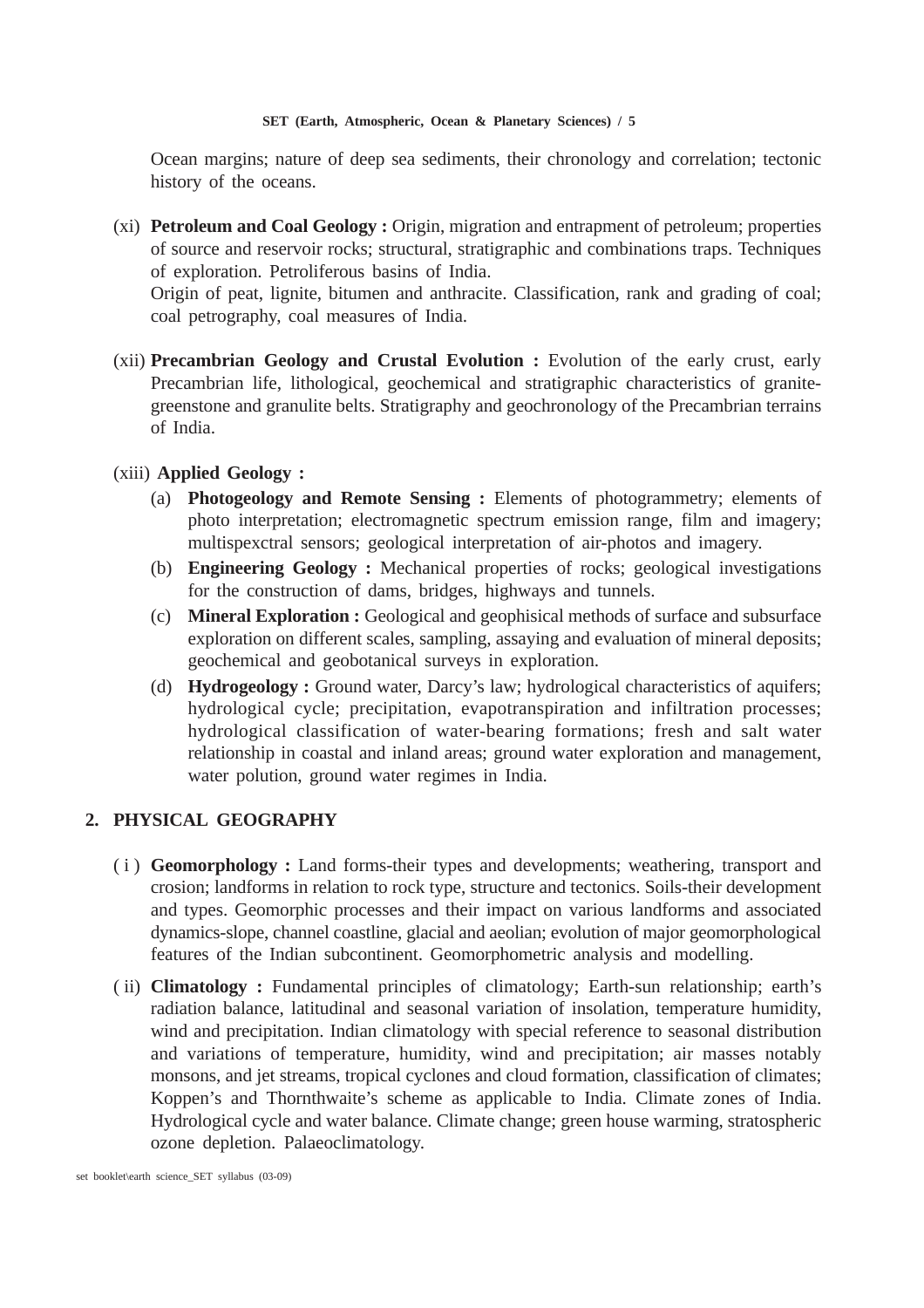(iii) **Geohydrology :** Ground water as part of the hydrological cycle; precipitation and evapotranspiration and infiltration processes; rainfall-run off analysis; stream flow, stagedischarge relationship; hydrograph and flood frequency analysis. Hydrological classification of a water-bearing formations, fresh and salt water relationship in coastal and inland areas; ground water regimes in India.

Principles of management of water resources; concept of safe yield; water balance studies and conjunctive use of surface and ground water; ground water problems and their management in India.

- (iv) **Biogeography :** Elements of biogeography with special reference to India; environment, habitat and plant-animal association; zoogeography of India; distribution of major animal groupings; elements of plant geography, distribution of forests and major plant communities. National forest policy, conservation of forests; afforestation, social forestry; ecology and man in India. Ecological balance, environmental pollution and deterioration.
- ( v) **Oceangraphy :** Submarine relief, continental shelf, continental slope, ocean deeps; temperature of ocean water; salinity in the coastal open and enclosed seas; movement of ocean waters; waves, tides, currents; island arcs and coral reefs and atolls; oceanic deposits.

## **3. GEOPHYSICS**

(i) **Geophysical Fields :** Concept of fieds; scalar, vector and tensor; conservation laws; mass, momentum, energy and charge, constitutive relations and dynamical equations; elastic viscous, electro-magnetic and thermal; Laws of thermodynamics and entropy; Partial differential equations of physics; wave, diffusion, potential and schrodinger; analytical (Green's functions and integral transforms) and numerical (Spectral, finite difference and finite element) methods for solving initial value and boundary value problems of geophysics.

Linear instability theory and onset of convection; Benard Cells; Elements of nonlinear instability in fluids; Theory of Attractors; phase space, critical points, limit cycles and bifucation of nonlinear systems.

- ( ii) **Signal Processing :** Continuous and discrete signals; Fourier analysis linear time-invariant systems with deterministic and random inputs; bandlimited signals and sampling theorem; Z-transform, discrete and Fast Fourier transforms; filter discreate and continuous, recursive and non-recursive, optimal, inverse filters, deconvolution. Estimation of signal parameters system identification. Hypothesis testing.
- (iii) **Solid Earth :** Gravity and figure of the Earth : Spheroid and geoid mass inhomogenetics and associated gravity anomalies; geoidal undulations and deflection of the vertical; isostasy; local and regional compensation mechanisms. Seismology; causes and space distribution of earthquakes; theory of seismic waves; (body and surface waves), free oscillations, application for estimating earth structure and earthquake source parameters; earthquake hazard assessment. Geomagnetism; main field, its secular variation and reversals; remanent magnetization, palaeomagnetism and lithospheric movements;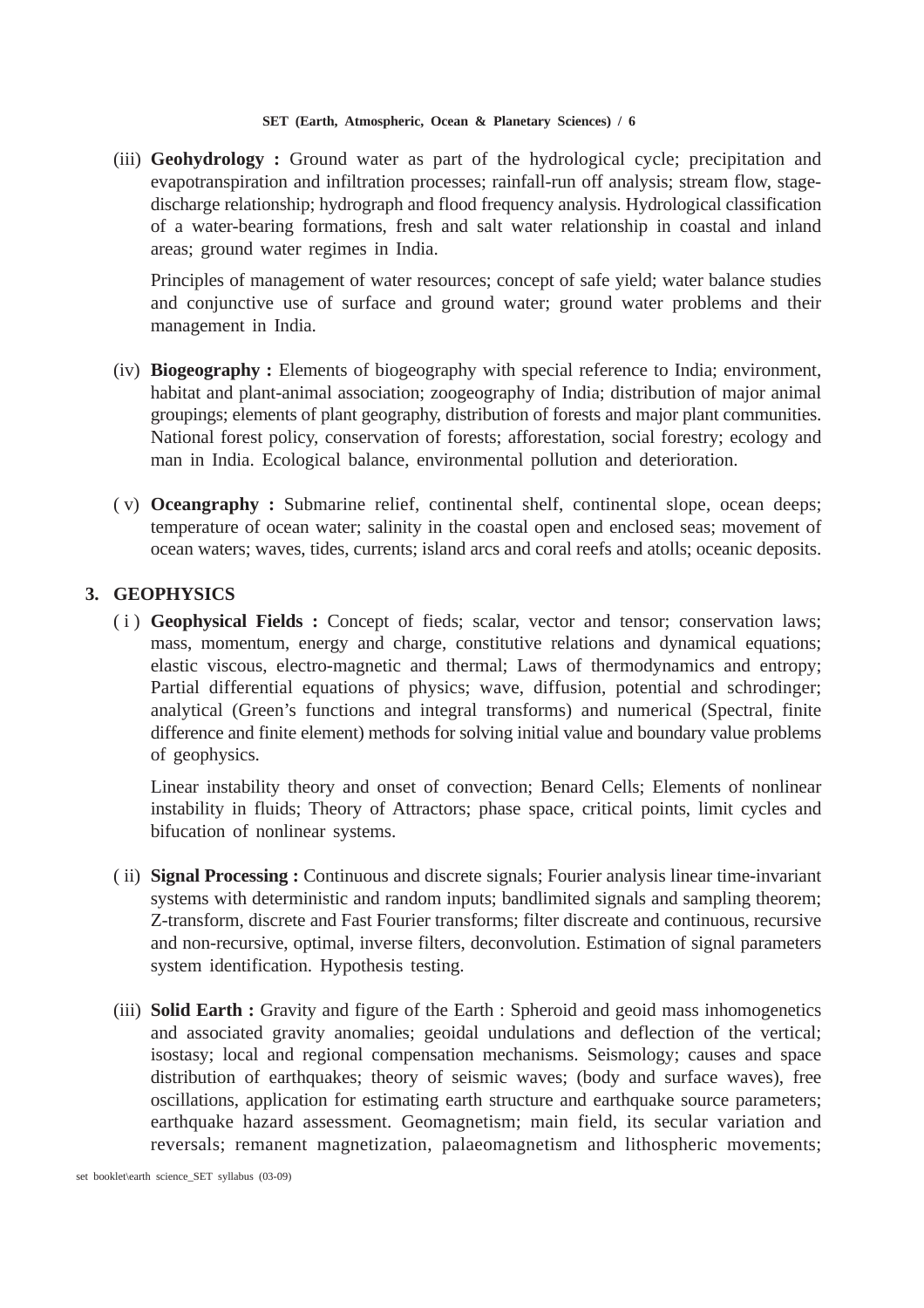geodynamo theory and hydromagnetic waves; magnetosphere and geomagnetic stroms. Electrical structure of the earth; geomagnetic and magnetotelluric depth sounding. Plate tectonics theory; kinematics, dynamics and evolution of plates; types of boundaries, processes and corresponding geophysical and geological signatures. Heat flow thermal and mechanical structure of continental and oceanic lithosphere; role of fluids in crustal processes; mantle convection. Mineral physics; constraints on earth structure from seismological and petrological investigations.

(iv) **Geophysical Exploration :** Basic principles; various methods, their distinctive features, scope, limitations and prospects of conjuctive use. Geophysical exploration from the air on the ground in bore holes, across drill holes in underground mines and in the oceans.

**Instruments used :** theory, behaviour and precision of spring-mass systems, magnetomeres (suspended magnet type, nuclear procession, nuclear resonance, flux gate and superconducting), Gravimeters (land, shipborne, spaceborne and borehole), wide band seismograph and geophone skystems. Electrical systems, (resistivity, IP, MT, EM, TEM), Well logging units (caliper, electrical, radiation, acoustic, dipmeter, televiewer, induction, nuclear magnetism log) and seismic sources.

Principles of measuring complex signals; measurements in time and frequency domain. Pseudorandom sources for electrical and seismic exploration.

**Signal Analysis :** Gravity (free air, Bouguer, terrain drift and Eotovos correction) and magnetic (diurnal) and latitude (corrections) data reduction; regional and residual separation; derivatives, continuation and reduction to pole of potential field data. Electrical/EM data processing, Seismic (velocity analysis, signal enhancement, deconvolution, migration and time to depth conversion), Shear wave, VSP, 2-D/3-D multifold and marine data processing. Numerical experiments for computer aided design of high resolution field measurements; sensivity analysis of various control parameters for maximum information/uncertainty ratio.

( v) **Geophysical Inversion and Interpretation :** Distinction between well-posed and illposed problems. Generalized inversion techniques; error analysis and the study of resolution and uniqueness in geophysical interpretation; Backus-Gilbert inversion method; linear and non-linear programming methods; Joint inversion of geophysical data and effective strategies for integrated geophysical exploration from a systems view point. Interpretation for average value of physical properties of rocks and minerals and their structure; direct detection of hydrocarbons (fluid content); lithostratigraphy, ground water, ore deposit, engineering sites, environmental parameters.

## **4. OCEANOGRAPHY**

(i) **Physical Oceanography :** Equation of State of sea water, current system including under current, their formation and theories, oceanic fronts.

Subtropical current system-Western and Eastern boundary currents; Somali current; thermohaline and abyssal circulation; formation of water masses mixing and double diffusion.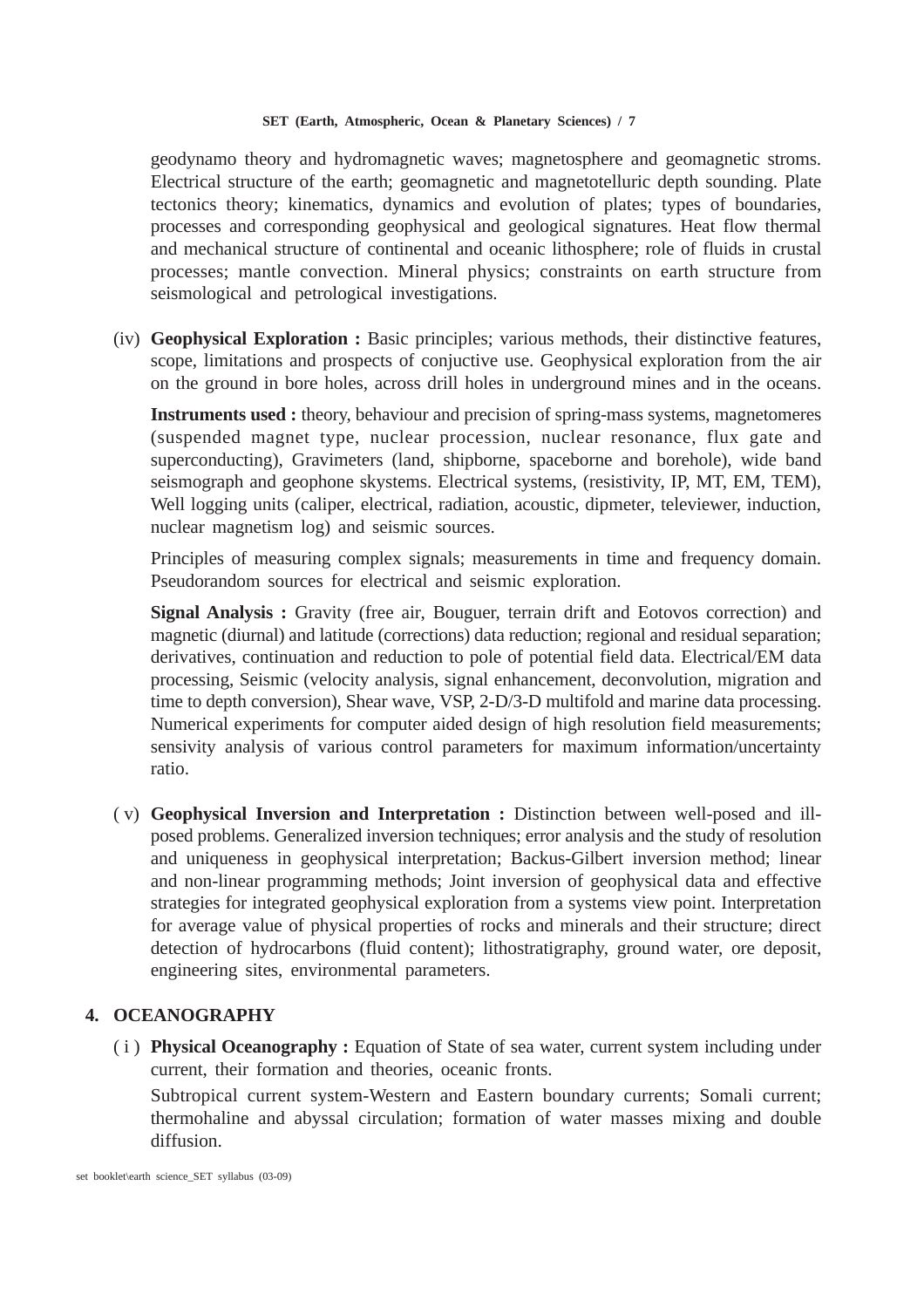TSV diagrams computation of divergence and estimation of vertical velocity; acoustics and optics.

- ( ii) **Dynamical Oceanography :** Equation of motion of frictionless ocean current scalae analysis; barottropic and baroclinic approximation; geostrophic currents in a stratified ocean, the 2-layer approximation and White-Margules equation; gradient current and mass stratification; relative currents and slope currents; Ekman's theory, Sverdrup, Stommel and Munk's theories; Upwelling and sinking with special reference to the Indian ocean.
- (iii) **Ocean Waves and Tides :** Small amplitude ocean waves; wave celerity; wave energy and group velocity. Finite amplitude waves, long waves and internal wave, wind waves, their origin, growth, propagation and decay; significant wave height and period. Wave spectrum, Principles of wave forcasting SMB and PNJ methods; tides their causes, variation and types; tidal currents; harmonic analysis, finite difference method and prediction of tides.
- (iv) **Air-Sea Interaction :** Laminar and turbulent flows, Reynolds stresses; Richardson's crierion for turbulence; principle of Prandtl's mixing length theory; Taylor's statistical theory and Kolmogoroffs similarity theory, Air-sea interaction at various scales; planetary and laminar boundary layer, surface layer and spiral layer; Sea surface as a lower boundary of air-flow and its geometry; wind field in the first few meters of the sea surface, wind structure in the maritime frictional layer; transfer of heat and water vapour, determination of air-sea fluxes; energy exchange and global heat and water budgets, convection and its role in tropical circulations, effects of upwelling and sinking on the ocean-atmosphere system.
- (v) **Coastal and Estuarine Oceanography :** Factors influencing coastal processes; transformation of waves in shallow water; effects of stratification; effect of bottom friction, phenomena of wave reflection, refraction and diffraction; breakers and surflitoral currents; wave action on sediments-movement to beach material; rip currents; beach stability ocean beach nourishment; harbour resonance; seiches; Tsunamis; Interaction of waves and structure. Sea Walls, groynes, revetments etc.

**Estuaries :** Classification and nomenclature; tides in estuaries; estuarine circulation and mixing, depth-averged and breadth-averaged models; sedimentation in estuaries; salinity intrusion in estuaries; Effect of stratification; coastal pollution; mixing and diffusion dispersal of pollutants in estuaries and nearshore areas; standing concentration; coastal zone management.

(vi) **Chemical Oceangraphy :** Major and minor constituents of sea-water and their residence times; processes controlling the composition of sea-water, Dissolved gases in sea-water, their sources and sinks. Carbondioxide system, distribution of alkalinity; Physical chemistry of sea-water; dynamic equilibrium in chemical composition of the ocean including trace metals, organic materials. Biogeochemical cycling and its effect on atmospheric composition and climate. Inter-relationship between ocean circulation, primary productivity and chemical composition of the atmosphere and ocean.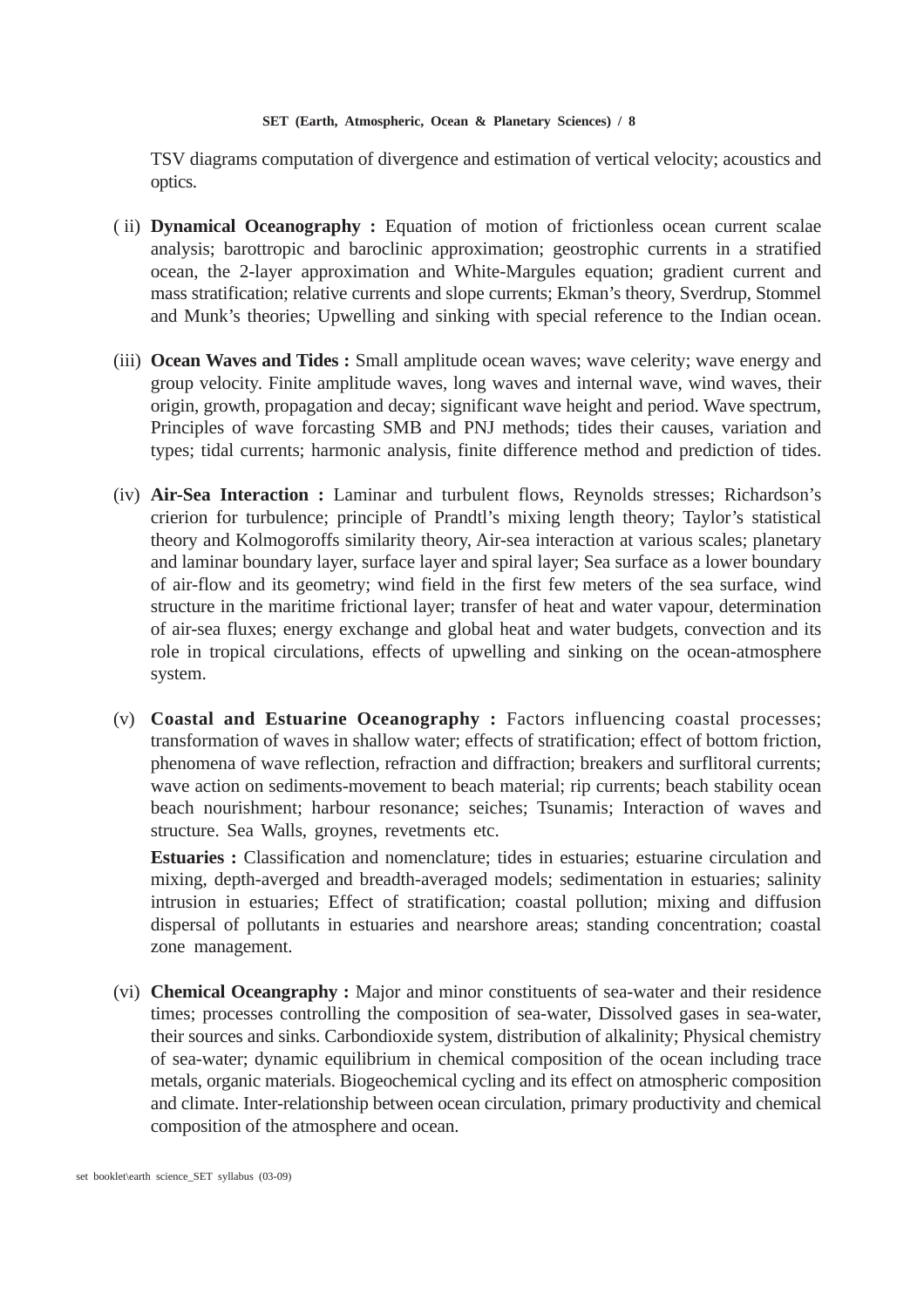Stable and radioactive isotopes; chemistry of interstital waters and transfer of solutes across the sediment-water interface; marine pollution, pathways of transfer of various pollutants (petroleum hydrocarbons, pesticides, trace metals etc.) and their fates in the sea.

Chemistry of marine natural products; biomedical potential of marine biota; remote sensing of the oceans.

- (vii) **Marine Geology :** Morphological and tectonic domains of the ocean floor. Mid-oceanic ridge systems, hydrothermal vents and sea-water basalt interaction; modes and rates of sedimentation in the oceans; diagenetic changes in oxic and anoxic environments, mobility of redoxmetals; nature of deep sea sediments and processes and regulating sedimentary composition; geochronology of marine sediments, sedimentary markers (biological and chemical) of paleoenvironmental conditions. Mineral resources of the ocean - phosphorites, manganes and other deposits and the factors controlling their distribution.
- (viii) **Marine Biology :** Sea as a biological environment; divisions of the marine environment and their characteristics fauna and flora and their adaptations. Marine ecosystems; rocky shores, sandy shores, estuarine, mangroves and coral reefs; description of communities, community structure and function; plankton, nekton and benthos; primary, secondary and tertiary production; food web and trophic structure; living resources of the Indian seas; mariculture; culture of molluses, crustacean, fishes and seaweeds.

## **5. METEOROLOGY**

- (i) **Climatology :** Fundamental principles of climatology; Earth-sun relationship; earth's radiation balance, latitudinal and seasonal variation of insolation, temperature, humidity, wind and precipitation. Indian climatology with special reference to seasonal distribution and variations of temperature, humidity, wind and precipitation; air masses notably monsoons, and jet streams, tropical cyclones, and cloud formation, classification of climates; Koppen's and Thornthwaite's schemes as applicable to India. Climatic zones of India. Hydrological cycle and water balance. Climate change; green house warming, stratospheric ozone depletion. Palaeoclimatology.
- ( ii) **Physical Meteorology :** Layered structure of the atmosphere and its composition. Radiation; basic Laws - Raleigh and Mie scattering, multiple scattering, radiation from the sun, solar constant, effect of clouds, surface and planetary albedo. Emission and absorption of terrestrial radiation, radiation windoes, radiative transfer. Greenhouse effect, net radiation budget; Derivation of radiance parameters from satellite observations. Thermodynamics of dry and moist air; specific gas constant, Adiabatic and Non adiabatic processes, entropy and enthalphy, Moisture variables, virtual Temperature; Clausius - Clapeyron equation, adiabatic process of a moist air; thermodynamic diagram; Emagram, tephigram, skew T-log p and Stuve diagrams. Hydrostatic equilibrium; Hydrostatic equation, variation of pressure with height, geopotential, standard atmosphere, altimetry. Vertical stability of the atmosphere; Dry and moist air parcel and slice methods, Entrainment, Bubble theory, Diurnal variation of lapse rate, convection in the atmosphere.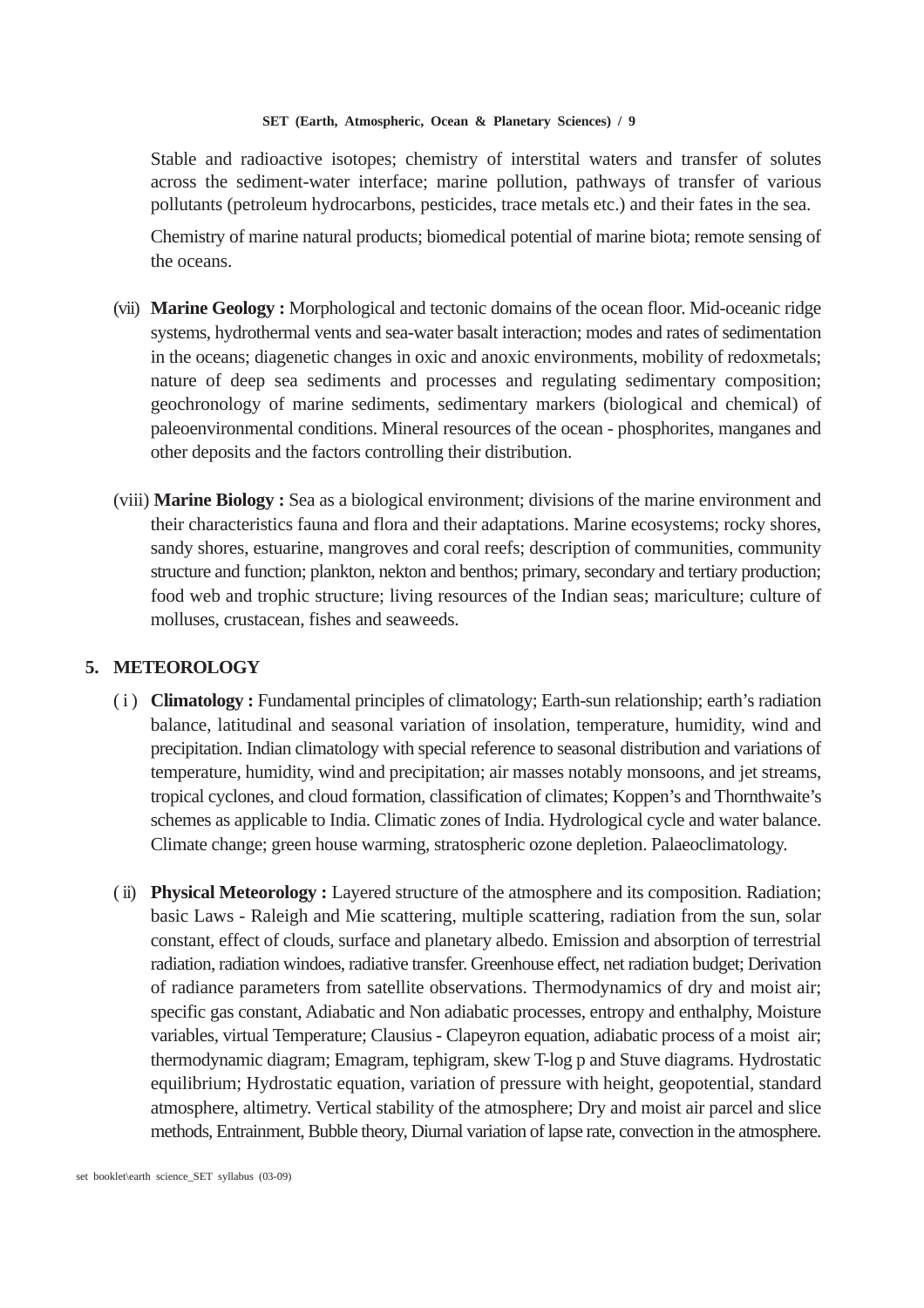- (iii) **Atmospheric Electricity :** fair weather electric field in the atmosphere and potential gradients, ionisation in the atmosphere, conduction currents, air-earth currents, point discharge currents. Electrical fields in thunderstorms, theories of thunderstorm electrification, lightning discharges.
- (iv) **Cloud Physics :** Cloud classification, condensation nucleii, growth of cloud drops and icecrystals, precipitation mechanisms; Bergeron, Findeisen process, coalescence process-Precipitation of warm and mixed clouds, artificial precipitation, hail supression, fog and cloud-dissipation, radar observation of clouds and precipitation, radar equation, rain-drop spectra, radar echoes of hail and tornadoes, radar observation of hurricanes, measurements of rainfall by radar.
- ( v) **Dynamical Meteorology :** Basic equations and fundamental forces; Pressure gravity, centripetal and coriolis forces, continuity equation in Cartesian and isobaric coordinates. Momentum equations in rotating, cartesian, and spherical coordinates; scale analysis, Inertial flow, Geostrophic and gradient winds, thermal wind. Divergence and vertical motion, Rossby, Richardson, Reynolds and Froude numbers. Circulation vorticity and divergence; Bjerknese circulation theorem and applications, Vorticity and divergence equations, Scale analysis, Potential vorticity, Stream function, velocity potential. Atmospheric turbulence; Mixing length theory, planetary boundary layer equations, surface layer, Ekmann layer eddy transport of heat, water vapour and momentum, Richardson criterion. Linear perturbation theory; Internal and external gravity waves, Inertia waves, gravity waves, Rossby waves; wave motion in the tropics, barotropic and baroclinic instabilities; Taylor - Goldstein instability; theorems of Mines, Fjortozt, Howard and Pedlosky. Atmospheric energetics; Kinetic, potentiai and internal energies - Conversion of potential and internal energies into Kinetic energy, available potential energy.
- (vi) **Numerical Weather Prediction :** Computational instability, filtering of sound and gravity waves, filtered forecast equations, barotropic and equivalent barotropic models, two parameter baroclinic model relaxaation method, two layer primitive equatier, model, short, mediun and long range weather prediction models; objective analysis; Initialisation of the data for use in weather prediction models; data assimilation techniques.
- (vii) **General Circulation and Climate Modelling :** Observed zonally symmetric circulations, meridional circulation models, mean meridional and eddy transport of momentum and energy, angular momentum and energy budgets; zonally asymmetric features of general circulation; standing eddies; east-west circulation in tropics; climate variability and forcings; feedback processes, low frequency variability, ENSO, QBO and sunspot cycles. basic principles of general circulation modelling; Grid-point and spectral GCMs; role of the ocean in climate modelling; interannual variability of ocean fields (SST, winds, circulation, etc.) and its relationship with monsoon, concepts of ocean - atmosphere coupled models.
- (viii) **Synoptic Meteorology :** Synoptic charts, Weather observations, and transmission. Analysis of surface, upper aiar and other derivative charts; Stream lines, isotachs and countour analysis; tilt and slope of pressure/weather systems with height. Synoptic weather forecasting, Prediction of Weather elements such as rain, maximum and minimum temperature and fog; hazardous weather

set booklet\earth science\_SET syllabus (03-09)